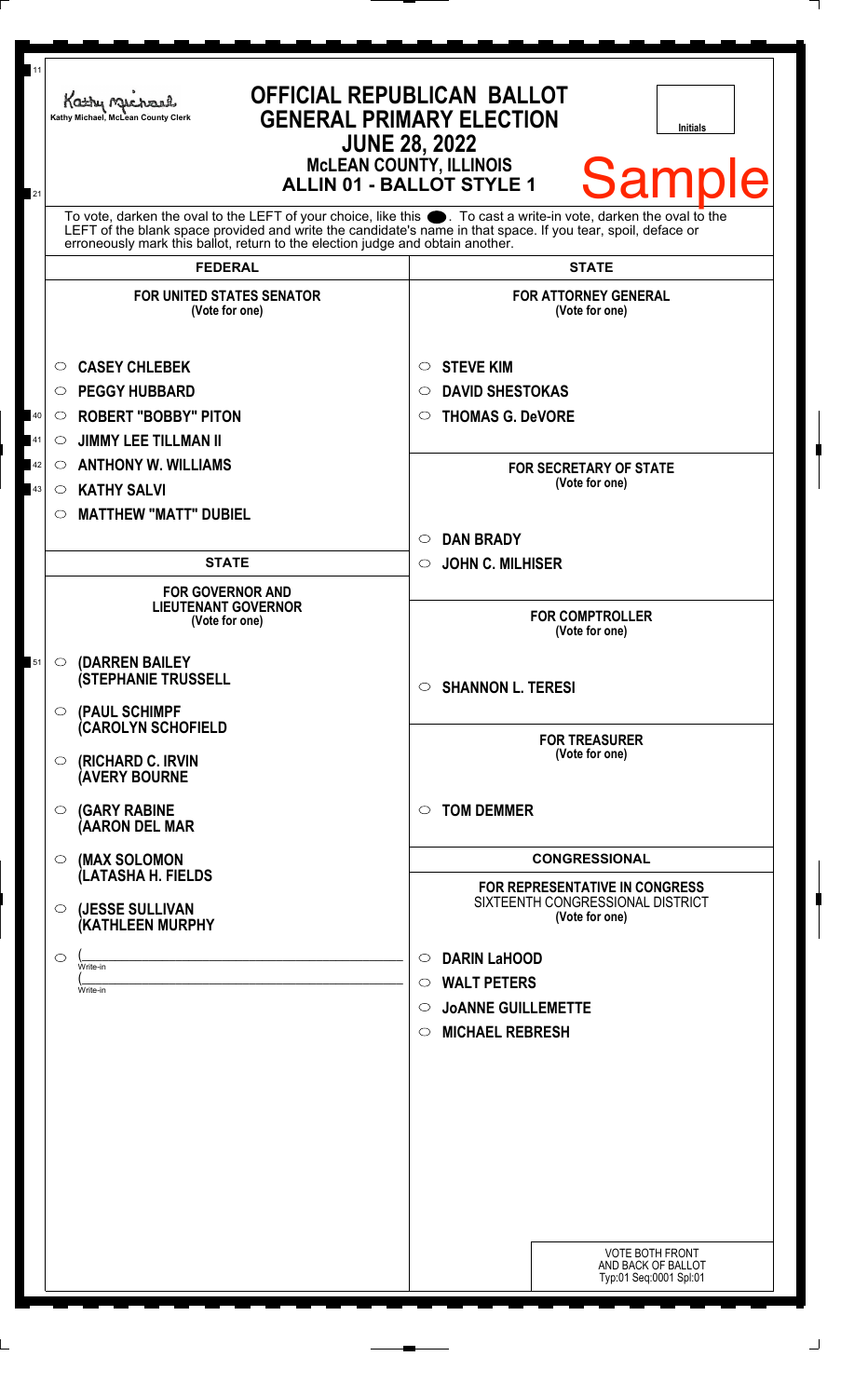|                    | <b>OFFICIAL REPUBLICAN BALLOT - GENERAL PRIMARY ELECTION - JUNE 28, 2022</b>                                     |                                                                                                                                     |  |
|--------------------|------------------------------------------------------------------------------------------------------------------|-------------------------------------------------------------------------------------------------------------------------------------|--|
|                    | <b>LEGISLATIVE</b>                                                                                               | <b>JUDICIAL</b>                                                                                                                     |  |
|                    | <b>FOR STATE SENATOR</b><br>FORTY-FOURTH LEGISLATIVE DISTRICT<br>(Vote for one)                                  | FOR JUDGE OF THE CIRCUIT COURT<br>ELEVENTH JUDICIAL CIRCUIT<br>(To fill the vacancy of the Hon. Scott Drazewski)<br>(Vote for one)  |  |
|                    | $\circ$ SALLY J. TURNER                                                                                          | <b>CARLA BARNES</b><br>$\circ$                                                                                                      |  |
|                    | <b>REPRESENTATIVE</b>                                                                                            |                                                                                                                                     |  |
|                    | <b>FOR REPRESENTATIVE</b><br>IN THE GENERAL ASSEMBLY<br>EIGHTY-SEVENTH REPRESENTATIVE DISTRICT<br>(Vote for one) | FOR JUDGE OF THE CIRCUIT COURT<br>ELEVENTH JUDICIAL CIRCUIT<br>(To fill the vacancy of the Hon. Paul G. Lawrence)<br>(Vote for one) |  |
| $\circ$            | <b>MARY J. BURRESS</b>                                                                                           | <b>DON KNAPP</b><br>$\circ$                                                                                                         |  |
| $\circ$<br>$\circ$ | <b>WILLIAM E HAUTER</b>                                                                                          | <b>AMY McFARLAND</b><br>$\circ$                                                                                                     |  |
|                    | Write-in                                                                                                         | <b>PRECINCT</b>                                                                                                                     |  |
|                    |                                                                                                                  | FOR PRECINCT COMMITTEEPERSON<br>ALLIN <sub>01</sub>                                                                                 |  |
|                    | <b>COUNTY</b>                                                                                                    | (Vote for one)                                                                                                                      |  |
|                    | <b>FOR COUNTY CLERK</b><br>(Vote for one)                                                                        | <b>NO CANDIDATE</b>                                                                                                                 |  |
|                    | $\circ$ KATHY MICHAEL                                                                                            |                                                                                                                                     |  |
|                    | <b>FOR COUNTY TREASURER</b><br>(Vote for one)                                                                    |                                                                                                                                     |  |
|                    | $\circ$ REBECCA C. McNEIL                                                                                        |                                                                                                                                     |  |
|                    | <b>FOR COUNTY SHERIFF</b><br>(Vote for one)                                                                      |                                                                                                                                     |  |
| $\circ$            | <b>MATT LANE</b>                                                                                                 |                                                                                                                                     |  |
|                    | <b>REGIONAL OFFICE</b><br>OF EDUCATION                                                                           |                                                                                                                                     |  |
|                    | FOR REGIONAL SUPERINTENDENT OF SCHOOLS<br>(DeWITT, LIVINGSTON, LOGAN AND McLEAN COUNTIES)<br>(Vote for one)      |                                                                                                                                     |  |
| $\circ$            | <b>MARK E. JONTRY</b>                                                                                            |                                                                                                                                     |  |
|                    | <b>COUNTY BOARD</b>                                                                                              |                                                                                                                                     |  |
|                    | <b>FOR COUNTY BOARD MEMBER</b><br><b>COUNTY BOARD DISTRICT 3</b><br>(Vote for not more than two)                 |                                                                                                                                     |  |
| $\circ$            | <b>GEORGE O. WENDT</b>                                                                                           |                                                                                                                                     |  |
| $\circ$            | <b>LYNDSAY BLOOMFIELD</b>                                                                                        | YOU HAVE NOW<br><b>COMPLETED VOTING</b>                                                                                             |  |
|                    |                                                                                                                  | <b>VOTE BOTH FRONT</b><br>AND BACK OF BALLOT<br>Typ:01 Seq:0001 Spl:01                                                              |  |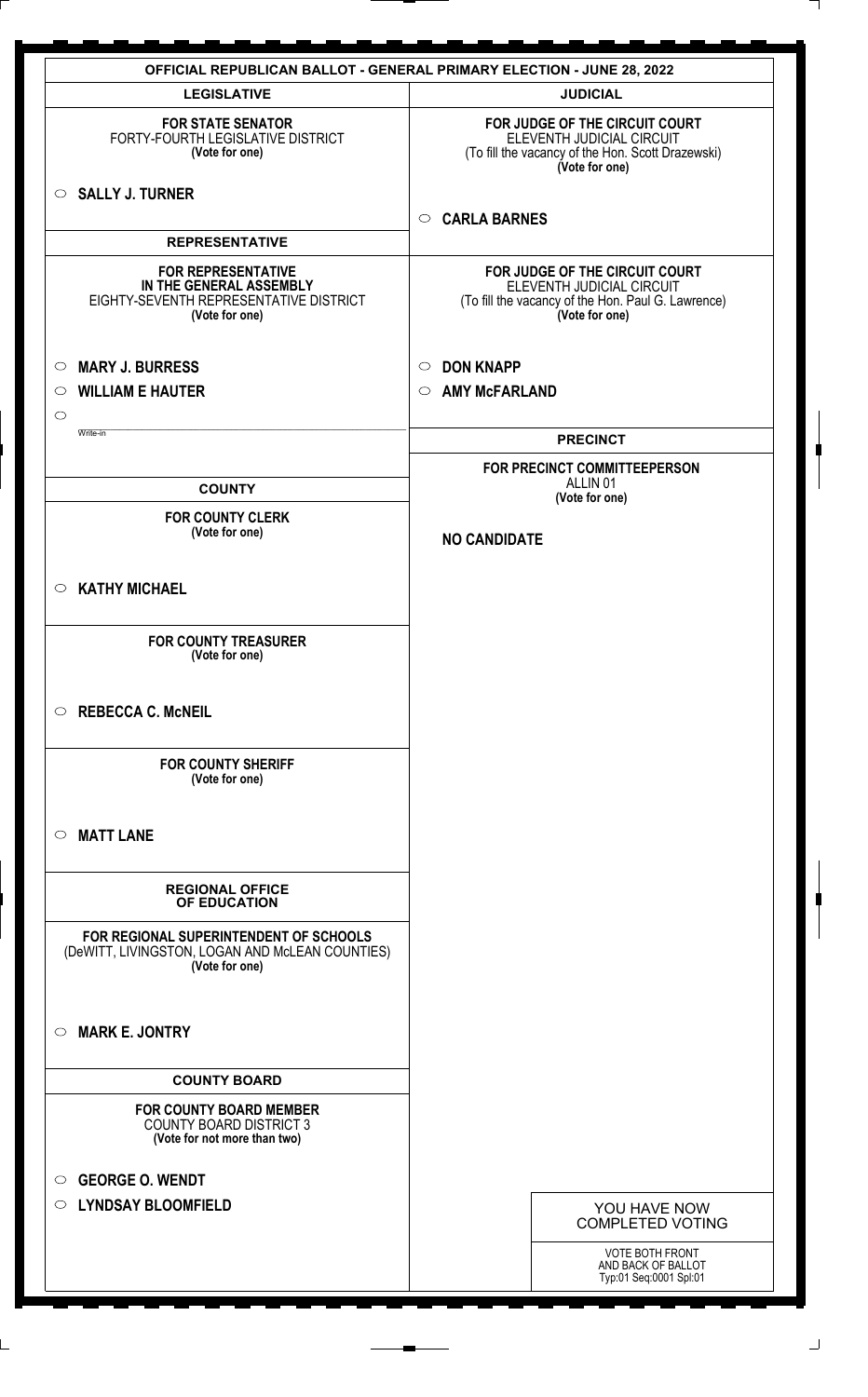| 11       | Kathy Michael<br>Kathy Michael, McLean County Clerk                                                                                                                                                                                                                                                                                                   | <b>OFFICIAL REPUBLICAN BALLOT</b><br><b>GENERAL PRIMARY ELECTION</b><br>Initials<br><b>JUNE 28, 2022</b><br><b>McLEAN COUNTY, ILLINOIS</b> |  |
|----------|-------------------------------------------------------------------------------------------------------------------------------------------------------------------------------------------------------------------------------------------------------------------------------------------------------------------------------------------------------|--------------------------------------------------------------------------------------------------------------------------------------------|--|
| 21       |                                                                                                                                                                                                                                                                                                                                                       | <b>Sample</b><br><b>ALLIN 01 - BALLOT STYLE 2</b>                                                                                          |  |
|          | To vote, darken the oval to the LEFT of your choice, like this ●. To cast a write-in vote, darken the oval to the<br>LEFT of the blank space provided and write the candidate's name in that space. If you tear, spoil, deface or<br>erroneously mark this ballot, return to the election judge and obtain another.<br><b>FEDERAL</b><br><b>STATE</b> |                                                                                                                                            |  |
|          | <b>FOR UNITED STATES SENATOR</b><br>(Vote for one)                                                                                                                                                                                                                                                                                                    | <b>FOR ATTORNEY GENERAL</b><br>(Vote for one)                                                                                              |  |
| 40<br>41 | <b>CASEY CHLEBEK</b><br>$\circ$<br><b>PEGGY HUBBARD</b><br>$\circ$<br><b>ROBERT "BOBBY" PITON</b><br>$\circ$                                                                                                                                                                                                                                          | <b>STEVE KIM</b><br>$\circ$<br><b>DAVID SHESTOKAS</b><br>◯<br><b>THOMAS G. DeVORE</b><br>$\bigcirc$                                        |  |
| 42<br>43 | <b>JIMMY LEE TILLMAN II</b><br>$\circ$<br><b>ANTHONY W. WILLIAMS</b><br>$\circ$<br><b>KATHY SALVI</b><br>$\circ$                                                                                                                                                                                                                                      | <b>FOR SECRETARY OF STATE</b><br>(Vote for one)                                                                                            |  |
|          | <b>MATTHEW "MATT" DUBIEL</b><br>O<br><b>STATE</b>                                                                                                                                                                                                                                                                                                     | <b>DAN BRADY</b><br>$\bigcirc$<br><b>JOHN C. MILHISER</b><br>$\circ$                                                                       |  |
|          | <b>FOR GOVERNOR AND</b><br><b>LIEUTENANT GOVERNOR</b><br>(Vote for one)                                                                                                                                                                                                                                                                               | <b>FOR COMPTROLLER</b><br>(Vote for one)                                                                                                   |  |
| 52       | $\circ$ (DARREN BAILEY<br><b>(STEPHANIE TRUSSELL</b>                                                                                                                                                                                                                                                                                                  | <b>SHANNON L. TERESI</b><br>$\circ$                                                                                                        |  |
|          | $\circ$ (PAUL SCHIMPF<br>(CAROLYN SCHOFIELD<br>$\circ$ (RICHARD C. IRVIN                                                                                                                                                                                                                                                                              | <b>FOR TREASURER</b><br>(Vote for one)                                                                                                     |  |
|          | <b>(AVERY BOURNE</b><br>$\circ$ (GARY RABINE<br>(AARON DEL MAR                                                                                                                                                                                                                                                                                        | <b>TOM DEMMER</b><br>◯                                                                                                                     |  |
|          | $\circ$ (MAX SOLOMON<br>(LATASHA H. FIELDS                                                                                                                                                                                                                                                                                                            | <b>CONGRESSIONAL</b><br>FOR REPRESENTATIVE IN CONGRESS                                                                                     |  |
|          | $\circ$ (JESSE SULLIVAN<br><b>(KATHLEEN MURPHY</b>                                                                                                                                                                                                                                                                                                    | SEVENTEENTH CONGRESSIONAL DISTRICT<br>(Vote for one)                                                                                       |  |
|          | $\circ$<br>Write-in<br>Write-in                                                                                                                                                                                                                                                                                                                       | <b>CHARLES "CHARLIE" WILLIAM HELMICK JR</b><br>$\circ$<br><b>ESTHER JOY KING</b><br>$\circ$                                                |  |
|          |                                                                                                                                                                                                                                                                                                                                                       |                                                                                                                                            |  |
|          |                                                                                                                                                                                                                                                                                                                                                       |                                                                                                                                            |  |
|          |                                                                                                                                                                                                                                                                                                                                                       |                                                                                                                                            |  |
|          |                                                                                                                                                                                                                                                                                                                                                       |                                                                                                                                            |  |
|          |                                                                                                                                                                                                                                                                                                                                                       | <b>VOTE BOTH FRONT</b><br>AND BACK OF BALLOT<br>Typ:01 Seq:0002 Spl:01                                                                     |  |